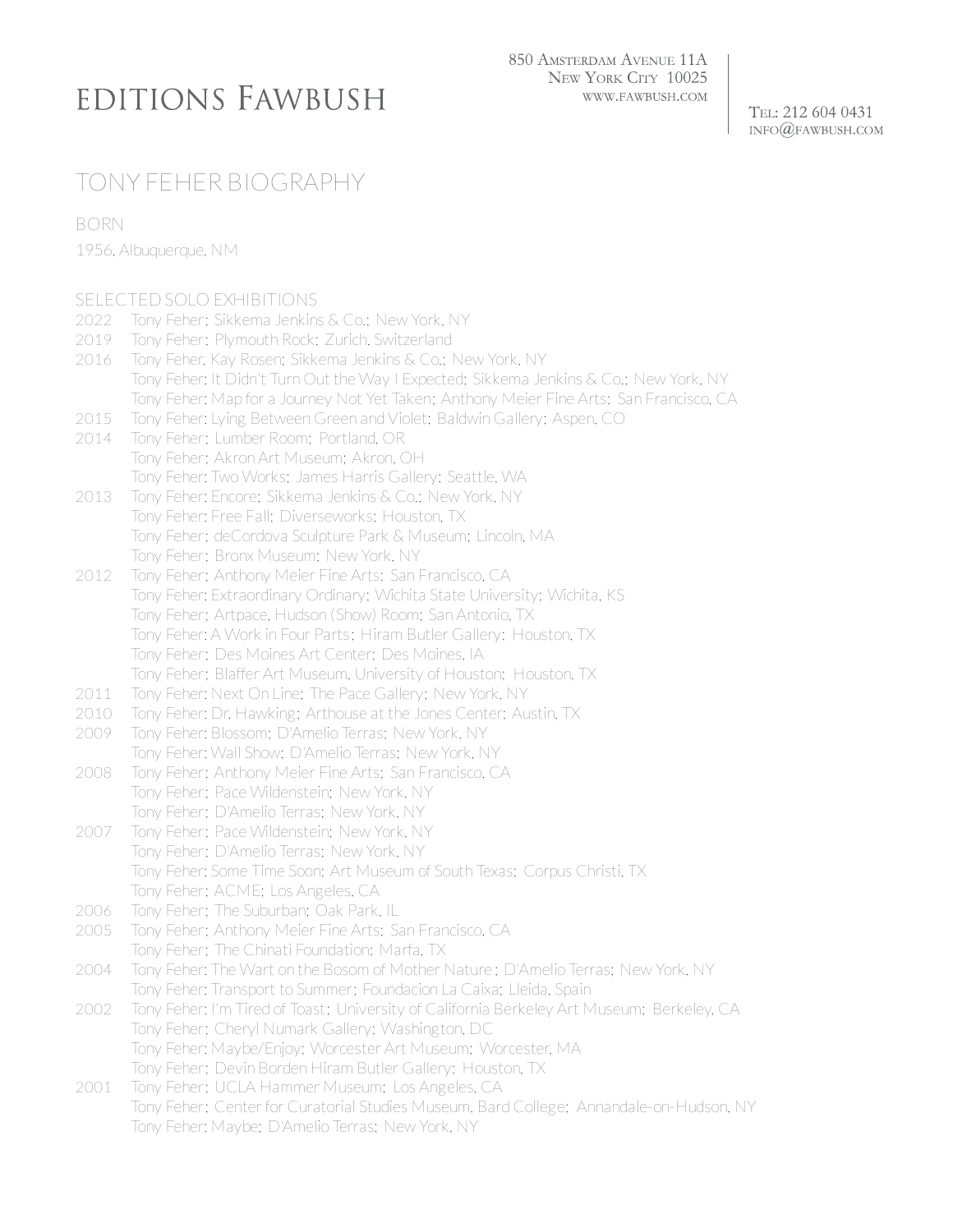- 2000 Tony Feher; Anthony Meier Fine Arts; San Francisco, CA Tony Feher; ACME; Los Angeles, CA Tony Feher: ASISWAS; Storefront for Art and Architecture; New York, NY
- 1999 Tony Feher; D'Amelio Terras; New York, NY Tony Feher; Mercer Union; Toronto, Ontario, Canada Tony Feher: probably best seen in the dark with the T.V. on; Addison Gallery of American Art, Phillips Academy; Andover, MA Tony Feher; Cheryl Numark Gallery; Washington, DC
- 1998 Tony Feher & Polly Apfelbaum; Koyanagi Gallery; Tokyo, Japan Tony Feher; Richard Telles Fine Art; Los Angeles, CA
- 1997 Tony Feher: Siempre Contigo; Ezra and Cecile Zikha Gallery, Wesleyan University; Middletown, CT Tony Feher; D'Amelio Terras; New York, NY
- 1996 Project Room: Tony Feher; Boesky and Callery Fine Arts; New York, NY Tony Feher: Broadway Window Project; New Museum of Contemporary Art; New York, NY
- 1995 Fresh Air/Tony Feher- Reading Room; Schmidt Contemporary Art; St. Louis, MO Tony Feher: Passing Through; Richard Anderson Fine Arts; New York, NY Tony Feher; ACME; Santa Monica, CA
- 1994 Tony Feher & Michael Jenkins; Wooster Gardens; New York, NY Tony Feher: Installation for Poetry and Performance; The Contemporary; New York, NY Tony Feher at Wooster Gardens ; The Gramercy International; New York, NY
- 1993 Tony Feher: Sculpture; Wooster Gardens; New York, NY
- 1990 Tony Feher- Nancy Brooks Brody; 134 Charles Street; New York, NY

## SELECTED GROUP EXHIBITIONS

- 2021 Coloring; The University of Kentucky Art Museum; Lexington, KY Shifting Horizons; Nevada Museum or Art; Reno, NV
- 2020 South East North West: New Works from the Collection; San Jose Museum of Art; San Jose, CA Louis Fratino & Tony Feher; Sikkema Jenkins & Co.; New York, NY
- 2019 Stonewall 50; Contemporary Art Museum Houston (CAMH); Houston, TX Celebration of Our Enemies: Selections from the Hammer Contemporary Collection ; Hammer Museum; Los Angeles, CA Bright|Shiny; Anthony Meier Fine Arts; San Francisco, CA Raid the Icebox Now with Nicole Eisenman; RISD Museum; Providence, RI
	- Doubles; Hiram Butler Gallery; Houston, TX
	- Color. Theory. & B/W; Sarasota Art Museum, Sarasota, FL; Sarasota, FL
- 2018 Specters of Disruption; DeYoung Museum; San Francisco, CA Buddha's Life, Path to the Present; Nieuwe Kerk; Amsterdam, The Netherlands tears then holes; Rachel Uffner Gallery; New York, NY Dime-Store Alchemy; The FLAG Art Foundation; New York, NY Nothing Stable under Heaven; San Francisco Museum of Modern Art; San Francisco, CA Ritual; Aspen Art Museum; Aspen, CO
- 2017 Blue Black; Pulitzer Arts; St. Louis, MO
- 2016 LGBTQ: The Survival Guide; The Center; New York, NY
- 2015 Over & Under; Sikkema Jenkins & Co.; New York, NY (self contained); Ventana 244 Gallery; Brooklyn, NY Art AIDS America; Tacoma Art Museum; Tacoma, WA Flames on the Side of My Face; Klaus Von Nichtssagend Gallery; New York, NY Tony Feher/Tom Fairs; Kerry Schuss; New York, NY
- 2014 Macho Man, Tell It To My Heart: Collected by Julia Ault; Artists Space; New York, NY
- 2013 Group Exhibition: Arlene Shechet, Arturo Herrera, Kay Rosen, Tony Feher; Sikkema Jenkins & Co.; New York, NY

Gravity of Sculpture: Part II; Dorsky Gallery; New York, NY Ecce Homo; Pavel Zoubok Gallery; New York, NY

2012 Everyday Things: Contemporary Works from the Collection; The Museum of Art, Rhode Island School of Design; Providence, RI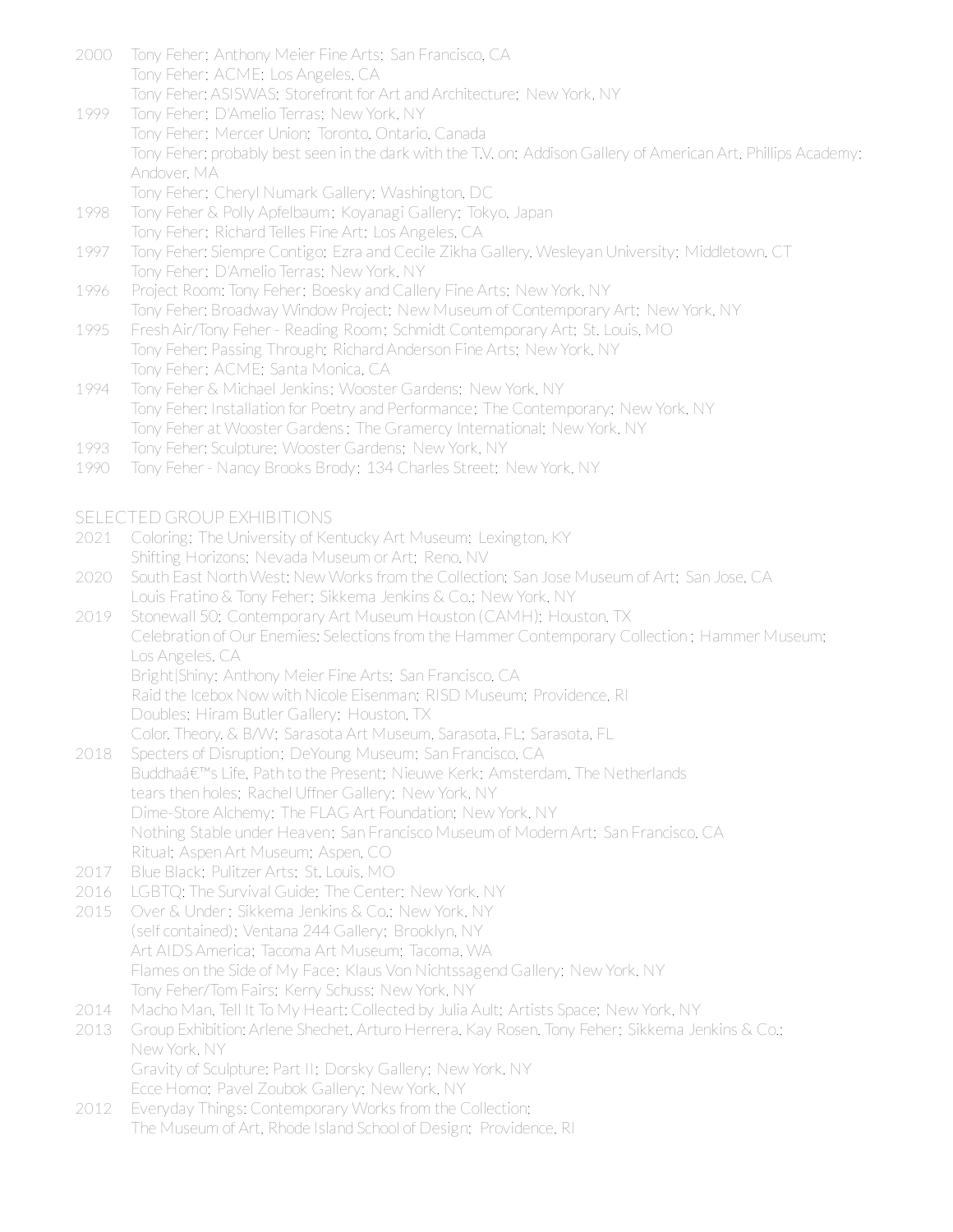Economy of Means: Toward Humility in Contemporary Sculpture; Scottsdale Museum of Contemporary Art; Scottsdale, AZ

Everyday Abstract-Abstract Everyday; James Cohan Gallery; New York, NY

2011 Ball Game: Dunn and Brown Contemporary: Dallas, TX Streams of Consciousness: The Histories, Mythologies & Ecologies of Water; Salina Art Center; Salina, KS Justin Beal, Tony Feher & Caitlin Lonegan; ACME; Los Angeles, CA Towards The Third Dimension; David Floria Gallery, Inc.; Aspen, CO Me Gusta El Plastico; Museo de Los Pintores OaxaquenÌ fos; Oaxaca, Mexico Nod Nod Wink Wink: Conceptual Art in New Mexico and its Influences; Harwood Museum of Art; Taos, NM 2010 Movement Schmoovement; La Mama La Galleria; New York, NY 50 Years at Pace; The Pace Gallery; New York, NY At Home-Not At Home: The Martin and Rebecca Eisenberg Collection; Hessel Museum of Art at Bard College CCS; Annandale-on-Hudson, NY Reflection; Nathan Bernstein Gallery; New York, NY On The Square; Pace Wildenstein; New York, NY Look Again; Marlborough Chelsea Gallery; New York, NY 2009 Selections: Carl Andre, Massimo Bartolini, Tony Feher, Christian Holstad, Cornelia Parker; D'Amelio Terras; New York, NY Don't Perish; Leo Koenig, Inc. Projekte; New York, NY What Matters; Worcester Museum of Art; Worcester, MA Vortexhibition Polyphonica; Henry Art Gallery, University of Washington; Seattle, WA Material Intelligence; Huddersfield Art Gallery; Huddersfield, England Slough; David Nolan Gallery; New York, NY Tony Feher, Allison Miller, Mitzi Pederson; ACME; Los Angeles, CA Material Intelligence; Kettle's Yard; Cambridge, England Paper Trail v. 5: Intimate Gestures; Judi Rotenberg Gallery; Boston, MA A Work in Progress; Usdan Gallery, Bennington College; Bennington, VT 2008 The Innerworld of the Outerworld of the Innerworld; Von Lintel Gallery; New York, NY Group Exhibition; Barbara Krakow Gallery; Boston, MA Found!; Barbara Krakow Gallery; Boston, MA Intimacy; The Fireplace Project; East Hampton, NY Re: Place; Contemporary Arts Center; New Orleans, LA Waste Not, Want Not; Socrates Sculpture Park; Long Island City, NY Styrofoam; RISD Museum of Art; Providence, RI 2007 All For Art! Great Private Collections Among Us; Musee des beaux-arts de Montreal; Montreal, Canada Everyday Eden; a Public Art Fund Project; Brooklyn, NY Extra-Ordinary: The Everyday Object In American Art; Austin Museum of Art; Austin, TX Salvaged; Pace Wildenstein; New York, NY Like color in pictures; Aspen Art Museum; Aspen, CO 2006 New York, Interrupted; PKM Gallery; Beijing, China Aisle Five; Des Moines Art Center; Des Moines, IA Water, Water, Everywhere; Contemporary Art Center of Virginia; Virginia Beach, VA The Last Picture Show; Numark Gallery; Washington, DC 181st Annual: An Invitational Exhibition of Contemporary American Art; National Academy Museum; New York, NY Transitional Objects; Neuberger Museum of Art, Purchase College; Purchase, NY Contemporary Masterworks: St. Louis Collects; Contemporary Art Museum St. Louis; St. Louis, MO 2005 Atomica: making the invisible visible; Esso Gallery & Lombard-Fried Fine Arts; New York, NY Spectrum; Galerie Lelong; New York, NY Frontiers: Collecting the Art of Our Time ; Worcester Art Museum; Worcester, MA Decelerate; Kemper Museum of Contemporary Art; Kansas City, MO Material Matters; Herbert F. Johnson Museum of Art, Cornell University; Ithaca, NY Water, Water Everywhere a El; Marilu Knode, Scottsdale Museum of Contemporary Art; Scottsdale, AZ One-Armed Bandit; D'Amelio Terras; New York, NY 2004 Bottle: Contemporary Art and Vernacular Tradition; Aldrich Contemporary Art Museum; Ridgefield, CT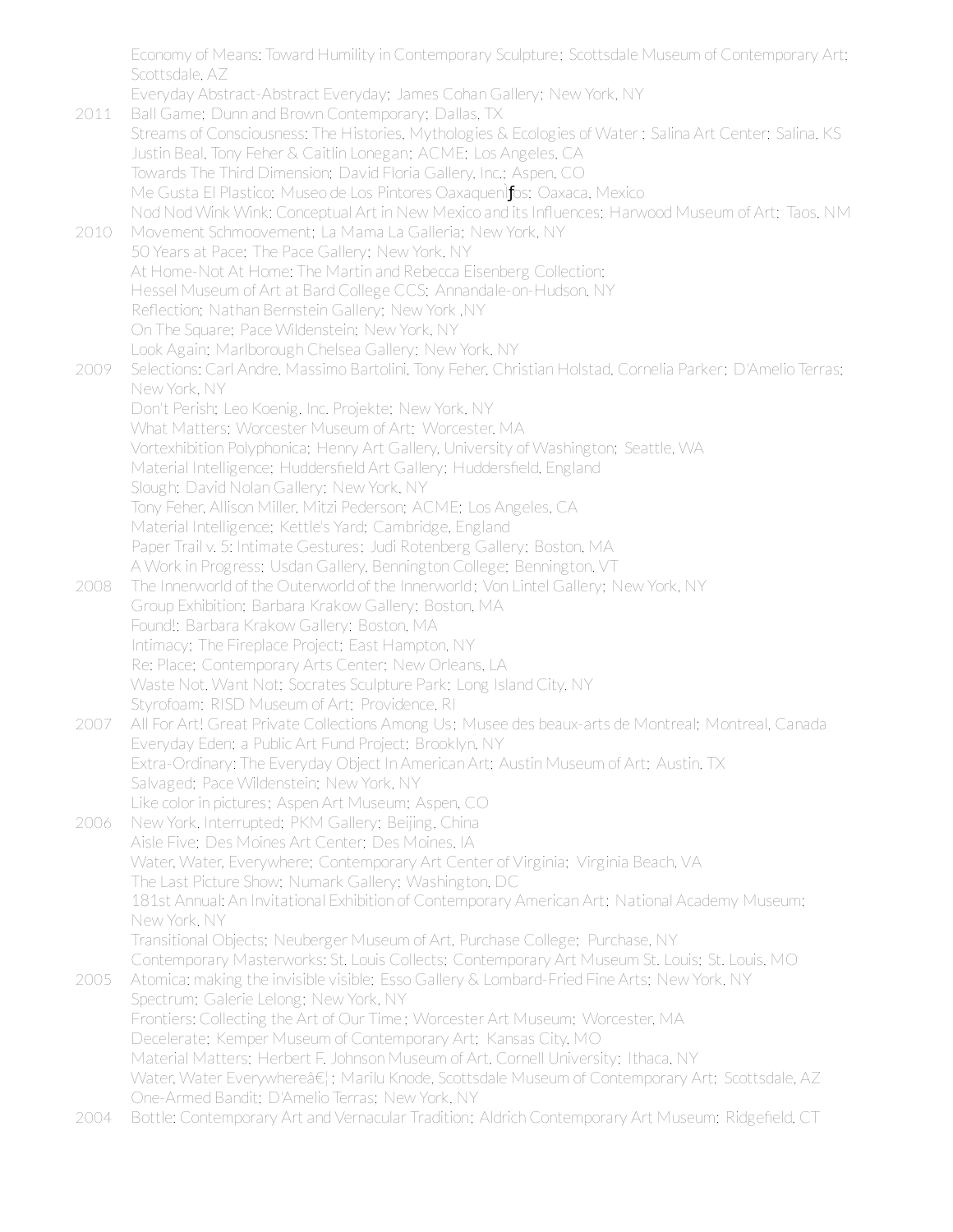How Sculptors See; Worcester Art Museum; Worcester, MA Group Exhibition; Carl Berg Gallery; Los Angeles, CA Vis Vitalis; Centraal Museum; Utrecht, The Netherlands State of Play; Serpentine Gallery; London, England The Making of Things; Triple Candy; New York, NY Disturbing the Peace; Danese Gallery; New York, NY 2003 Tony Feher, Arturo Herrera, Nancy Shaver, and Richard Tuttle; Brent Sikkema; New York, NY Beside; ACME; Los Angeles, CA Paper Chase; m $\tilde{A}$ <sup>1</sup>/<sub>4</sub>ller dechiara; Berlin, Germany Poetic Justice: 8th International Istanbul Biennial; Istanbul, Turkey Plastic; Weatherspoon Art Museum; Greensboro, NC Today's Man; John Connelly Presents; New York, NY Today's Man; Hiromi Yoshii Gallery; Tokyo, Japan Transparent; Numark Gallery; Washington, DC Basic Instinct: Minimalism Past, Present, and Future; Museum of Contemporary Art; Chicago, IL Vessels: Fragments from the Lexicon; Jane Hartsook Gallery at Greenwich House Pottery; New York, NY Stacked; D'Amelio Terras; New York, NY 2002 Interstate; Texas Fine Arts Association / The Jones Centerfor Contemporary Art; Austin, TX Aspects of Color; Anthony Meier Fine Arts; San Francisco, CA Provisional Worlds; Art Gallery of Ontario; Toronto, Ontario, Canada New York, New Work, Now; The Currier Gallery; Manchester, NH Systems Order Nature; Devin Borden Hiram Butler Gallery; Houston, TX Strolling Through an Ancient Shrine and Garden; ACME; Los Angeles, CA Theory of Leisure; Coleccion Jumex; Mexico City, Mexico 5 Sculptures; D'Amelio Terras; New York, NY 2001 Group Exhibition; ACME; Los Angeles, CA Plant Life; K.S. Art ; New York, NY Waterworks: U.S.Akvarell 2001; Nordiska Akvarellmeseet; Skarhamm, Sweden New Work: Recent Additions to the Collection; Addison Gallery of American Art; Andover, MA Re-Hacer: Selected Works from the Jumex Collection; Ex Teresa Art Actual; Mexico City, Mexico Locating Drawing; Lawing Gallery; Houston, TX Highlights from the Permanent Collection: Pollock to today; Whitney Museum of American Art; New York, NY 2000 Drawings and Photographs; Matthew Marks Gallery; New York, NY Balls; James Cohan Gallery; New York, NY Summer Group Show; D'Amelio Terras; New York, NY Summer Group Exhibition; Paula Cooper Gallery; New York, NY Vanitas in Contemporary Art: Meditation on Life and Death; Virginia Museum of Fine Arts; Richmond, VA DéjĂ vu; Art Miami 2000; Miami, FL 1999 1999 Drawings; Alexander and Bonin; New York, NY Hubcap Star Solo; The Claremont Graduate University; Claremont, CA Works on Paper; D'Amelio Terras; New York, NY Neither/Nor; Grand Arts; Kansas City, MO Hindsight; Whitney Museum of American Art; New York, NY 1998 Simple Matter; Numark Gallery; Washington, DC Humble County; D'Amelio Terras; New York, NY Aids Worlds: Between Resignation and Hope; Centerfor Contemporary Art; Geneva, Austria After Eden: Garden Varieties in Contemporary Art; Middlebury College Museum of Art; Middlebury, VT Alternative Measures; Castle Gallery College of New Rochelle; New Rochelle, NY 1997 Sculpture; James Graham and Sons; New York, NY Summer Exhibition; D'Amelio Terras; New York, NY Summer Exhibition; Wooster Gardens; New York, NY 1996 Group Exhibition; Paula Cooper Gallery; New York, NY Thin Air: Examining the Ethereal; Elsa Mott Ives Gallery, YWCA; New York, NY no show ; St. Marks Church-in-the-Bowery; New York, NY Water; James Graham and Sons; New York, NY